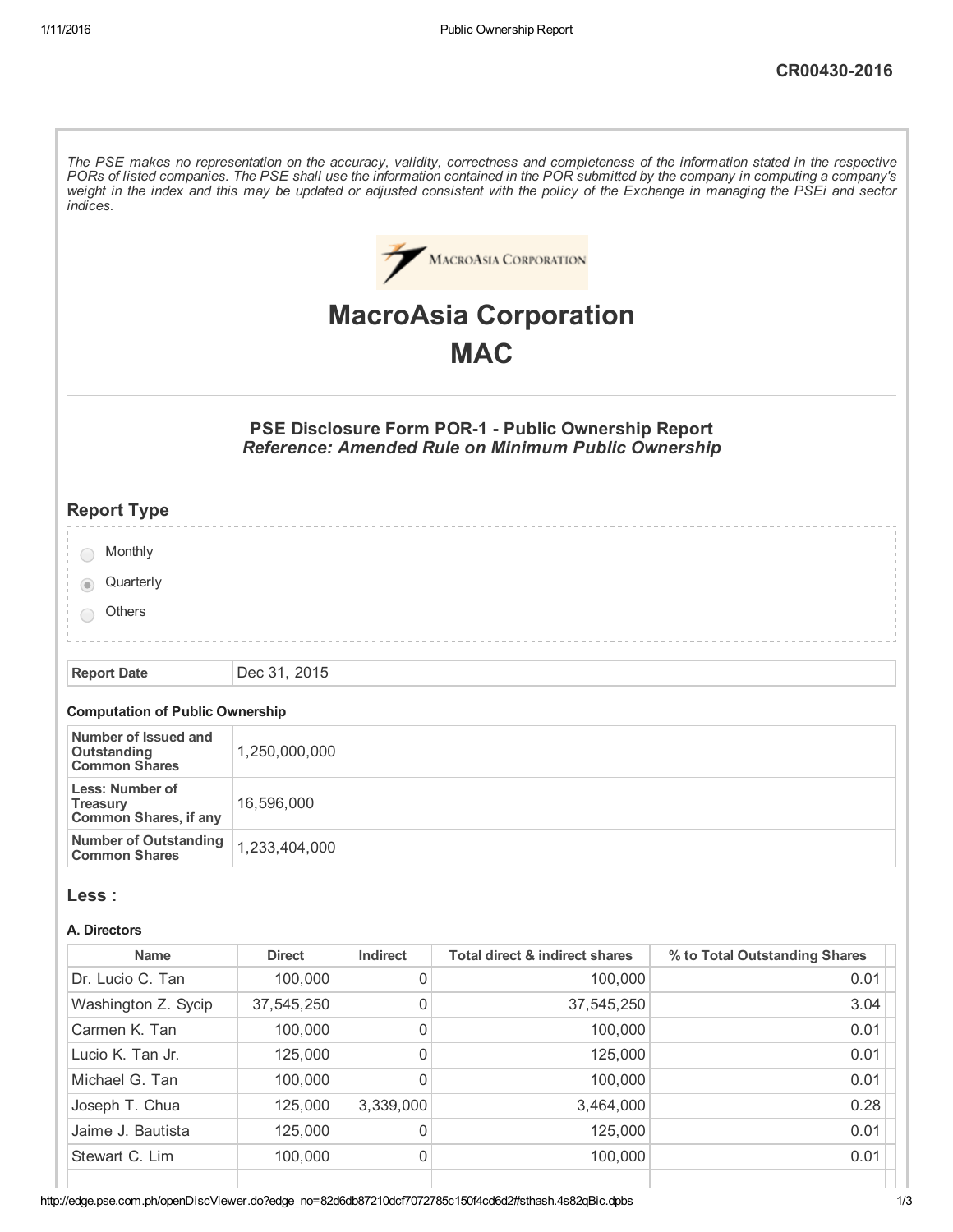#### 1/11/2016 Public Ownership Report

| Johnip Cua       |            | 10,000,000 | 10,000,000 | 0.81 |
|------------------|------------|------------|------------|------|
| Ben C. Tiu       | 100,000    |            | 100,000    | 0.01 |
| Marixi R. Prieto | 100,000    |            | 100,000    | 0.01 |
|                  | 38,520,250 | 13,339,000 | 51,859,250 | 4.21 |

# B. Officers

| <b>Name</b>                     | <b>Direct</b> | Indirect          | Total direct & indirect shares | % to Total Outstanding Shares |
|---------------------------------|---------------|-------------------|--------------------------------|-------------------------------|
| Atty. Florentino M. Herrera III |               | 230,000 5,368,952 | 5.598.952                      | $0.45 +$                      |
|                                 | 230,000       | 5.368.952         | 5,598,952                      | 0.45                          |

### C. Principal/Substantial Stockholders

| <b>Name</b> | <b>Direct</b> | Indirect | Total direct & indirect shares | % to Total Outstanding Shares |
|-------------|---------------|----------|--------------------------------|-------------------------------|
|             |               |          |                                |                               |
|             |               |          |                                |                               |

## D. Affiliates

| <b>Name</b>                          | <b>Direct</b> |                  | Indirect Total direct & indirect shares | % to Total Outstanding Shares |
|--------------------------------------|---------------|------------------|-----------------------------------------|-------------------------------|
| Baguio Gold Holdings Corp.           | 88,000,000    | 0                | 88,000,000                              | 7.13                          |
| Conway Equities, Inc.                | 85,110,000    | 0                | 85,110,000                              | 6.9                           |
| Solar Holdings Corp.                 | 59,000,000    | 0                | 59,000,000                              | 4.78                          |
| Pan Asia Securities Corp.            | 55,000,000    | 0                | 55,000,000                              | 4.46                          |
| Dragonstar Management Corp           | 53,750,000    | 0                | 53,750,000                              | 4.36                          |
| Profound Holdings, Inc.              | 47,500,000    | $\mathbf 0$      | 47,500,000                              | 3.85                          |
| Excel Ventures, Inc                  | 47,405,000    | 0                | 47,405,000                              | 3.84                          |
| <b>Bigearth Equities Corporation</b> | 46,500,000    | 0                | 46,500,000                              | 3.77                          |
| Palomino Ventures, Inc.              | 28,900,000    | 0                | 28,900,000                              | 2.34                          |
| Primeline Realty, Inc                | 25,000,000    | $\mathbf 0$      | 25,000,000                              | 2.03                          |
| Artisan Merchandising Corp           | 25,000,000    | $\boldsymbol{0}$ | 25,000,000                              | 2.03                          |
| Golden Path Realty Corporation       | 25,000,000    | 0                | 25,000,000                              | 2.03                          |
| Clipper 8 Realty & Development Corp  | 25,000,000    | $\boldsymbol{0}$ | 25,000,000                              | 2.03                          |
| Absolute Holdings & Equities, Inc    | 25,000,000    | $\mathbf 0$      | 25,000,000                              | 2.03                          |
| Caravan Holdings Corporation         | 25,000,000    | $\boldsymbol{0}$ | 25,000,000                              | 2.03                          |
| <b>Quality Holdings Inc</b>          | 25,000,000    | $\boldsymbol{0}$ | 25,000,000                              | 2.03                          |
| Sunway Equities inc                  | 22,370,000    | 0                | 22,370,000                              | 1.81                          |
| Infinity Equities Incorporated       | 22,000,000    | 0                | 22,000,000                              | 1.78                          |
| <b>Bestview Development Corp</b>     | 22,000,000    | $\mathbf 0$      | 22,000,000                              | 1.78                          |
| <b>Basic Options Inc</b>             | 22,000,000    | 0                | 22,000,000                              | 1.78                          |
| <b>Winsor Merchandising Corp</b>     | 22,000,000    | 0                | 22,000,000                              | 1.78                          |
| Prima Equities & Investments Corp    | 22,000,000    | 0                | 22,000,000                              | 1.78                          |
| Legacy Holdings Inc                  | 22,000,000    | 0                | 22,000,000                              | 1.78                          |
| Kinston Realty & Development Corp    | 22,000,000    | $\mathbf 0$      | 22,000,000                              | 1.78                          |
| <b>Wonderoad Corporation</b>         | 12,500,000    | $\boldsymbol{0}$ | 12,500,000                              | 1.01                          |
|                                      | 875,035,000   | 0                | 875,035,000                             | 70.92                         |

# E. Government

| <b>Name</b> | <b>Direct</b> | Indirect | Total direct & indirect shares | % to Total Outstanding Shares |        |
|-------------|---------------|----------|--------------------------------|-------------------------------|--------|
|             | -             | $\sim$   |                                |                               | $\sim$ |
|             |               |          |                                | U                             |        |